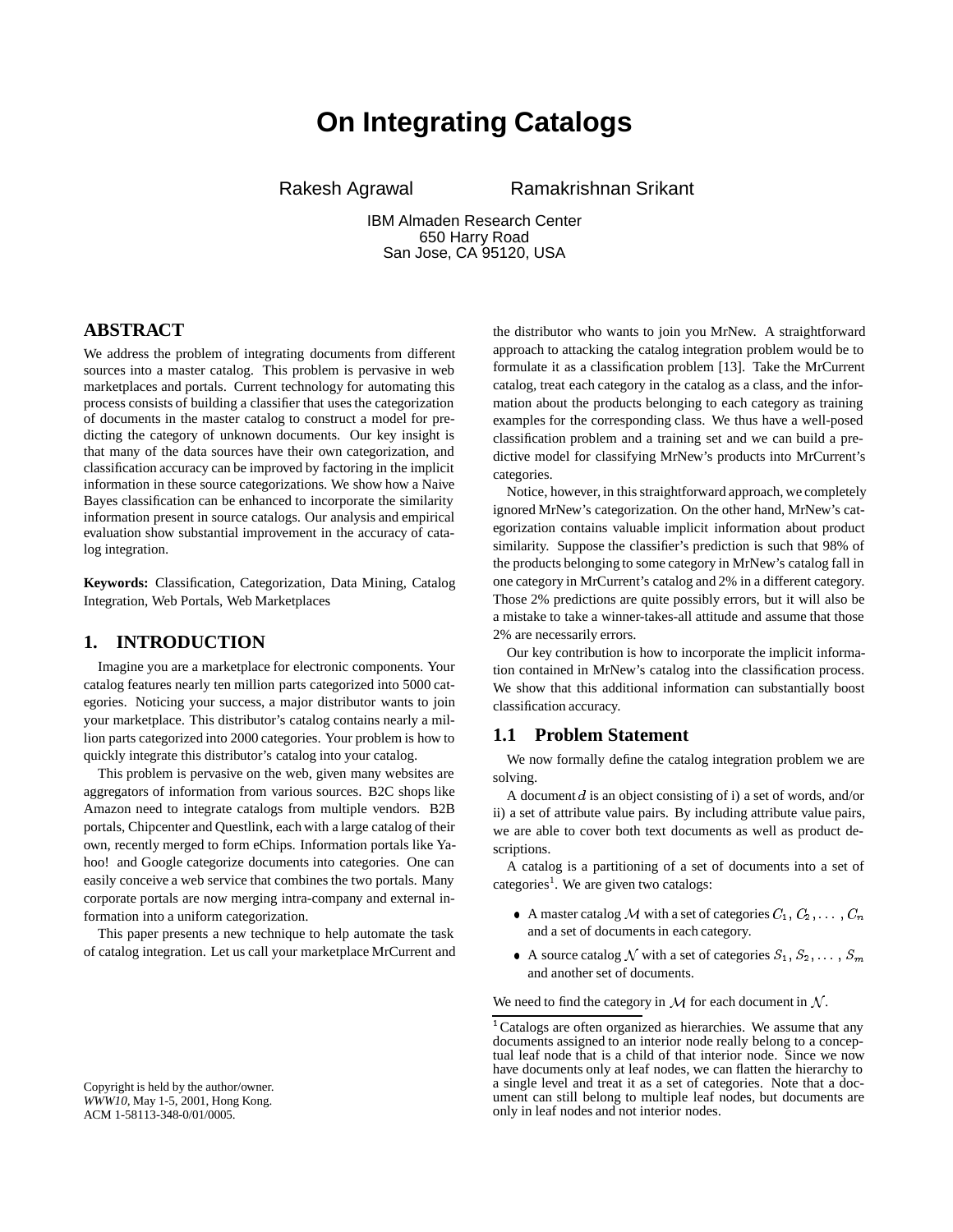We optionally identify documents in  $N$  that do not fit well in M and give the user the option of adding these as new categories in M.

#### **1.2 Limitations**

An assumption underlying our model is that the categorizations used by catalogs  $M$  and  $N$  are homogenous and have significant overlap. It is possible that the categorizations used by  $M$  and  $\mathcal N$  may be completely orthogonal to each other. For instance, consider a corpus of documents describing businesses. The categorization in  $M$  is by business type, whereas the categorization in  $N$  is by geographical location. In such cases, the implicit information in  $\mathcal N$  will not help us better categorize the documents into  $\mathcal M$ .

Vocabulary changes are a problem for classification in general. For instance, it was observed in [9] that patents about similar inventions can contain very different terminology. If the vocabulary in  $\mathcal N$  is quite different from  $\mathcal M$ , the classification accuracy will certainly be affected. However, this problem is orthogonal to the idea of using the similarity information in  $N$ .

Our model flattens the catalog hierarchy and treats it as a set of categories. Past studies [6] [3] have shown that exploiting the hierarchical structure can lead to better classification results than using the flattened structure. Our enhancementsfor using the information in  $N$  can be easily incorporated in a Naive Bayes hierarchical classifier, such as one used in [3]. Incorporation of these enhancements into other classification schemes, such as the SVM classifier used in [6], requires further work.

Another issue related to hierarchies is that the hierarchy in M may be more detailed than  $N$  or vice-versa. If  $M$  is more detailed than  $N$ , our technique can still be helpful. For example, if  $N$  has a category "Cars", while M has "Sports Cars" and "Sedans", our technique will not help distinguish between "Sports Cars" and "Sedans". However, it will help distinguish between these two categories and say "Trucks". On the other hand, if  $N$  is more detailed than  $M$ , the detailed categories in  $N$  can be first merged into a super category and our technique can then be applied. (While our technique would be effective even if applied without merging the detailed categories, we show in Section 5.2 that having more documents in the categories in  $N$  leads to better results.)

#### **1.3 Related Work**

Inducing classification model for a set of categories given examples of objects for each category is a much studied topic in the statistics, machine learning, and data mining literature. See, for instance, [13] for a comprehensive review of various classification techniques. Naive-Bayes classifiers [7] are competitive with other techniques in accuracy [3] [10] [8] [15] [12]. They are also fast: building the model requires only a single pass over the documents and they quickly classify new documents. Our proposed solution is also Bayesian.

The observation that the classification techniques can be used to assign documents to a hierarchy has been previously made in connection with folder systems. Proposals on the development of classification models for the purpose of routing e-mail include [1] [4] [16] [18]. Other systems provide agents that assist e-mail users by predicting an action the user is likely to take [11] [14]. SONIA [17] uses agglomerative text clustering to organize the results of queries to networked information sources, and Naive Bayes classification to organize new documents within an existing categorization scheme. Text classification has also been applied in other domains, e.g. [5] showed how well SEC (Security Exchange Commission) filings can be classified into SIC categories. None of these systems address the task of merging hierarchies.

The Athena system [1] includes the facility of reorganizing a folder hierarchy into a new hierarchy. The user provides examples of documents for every node of the new hierarchy, which is used as the training set for learning the classification model for new hierarchy. The documents from old hierarchy are then routed to the new hierarchy using this model. But no information from the old hierarchy is used in either building the model or routing the documents.

#### **1.4 Paper Organization**

The rest of the paper is organized as follows. In Section 2, we review Naive Bayes classification and give the basic algorithm that applies this technique in a straightforward manner to merge documents from a source catalog into an existing catalog. In Section 3, we present our enhanced algorithm that uses the implicit information in the source catalog to improve the accuracy of catalog integration. We present an analysis in Section 4 that shows why using implicit information is a win. We present an empirical evaluation in Section 5 that gives improvements in accuracy realized in our experiments. We conclude with a summary in Section 6.

# **2. STRAIGHTFORWARD APPROACH TO CATALOG INTEGRATION**

We start with a quick review of Naive Bayes classification and then give the basic algorithm that applies this technique for merging catalogs in a straightforward manner.

## **2.1 Naive Bayes Classification**

The Naive Bayes classifier estimates the posterior probability of category  $C_i$  given a document d via Bayes' rule [13]:

$$
\Pr(C_i | d) = \frac{\Pr(C_i) \Pr(d | C_i)}{\Pr(d)} \tag{1}
$$

We can ignore  $Pr(d)$  since it is the same for all categories and we need only the relative probability of the categories to determine <sup>d</sup>'s category assignment.  $Pr(C_i)$  is estimated by

$$
Pr(C_i) = \frac{\text{Number of documents in category } C_i}{\text{Total number of documents in the dataset}} \tag{2}
$$

which is easy to compute.

We treat  $Pr(d|C_i)$  as an input in our enhanced algorithm. We review here how to compute  $Pr(d | C_i)$  only for the case of text, and refer readers to [13] for extensions to the case when the document also contains a set of attribute-value pairs.<sup>2</sup>

To estimate the first term on the right hand side of Eq. 3, assume that the words in  $d$  are independent of each other. We get

$$
\Pr(d \mid C_i) = \left[ \prod_{t \in d} \Pr(t \mid C_i) \right] \tag{3}
$$

<sup>&</sup>lt;sup>2</sup>The essential idea is that if the document consists of both text and attributes, we can assume independence between the text and the attributes to compute  $Pr(d | C_i) = Pr(d_{text} | C_i) \times Pr(d_{attr} | C_i)$ , where  $d_{text}$  is the text for the document description, and  $d_{attr}$  the set of attributes for the document.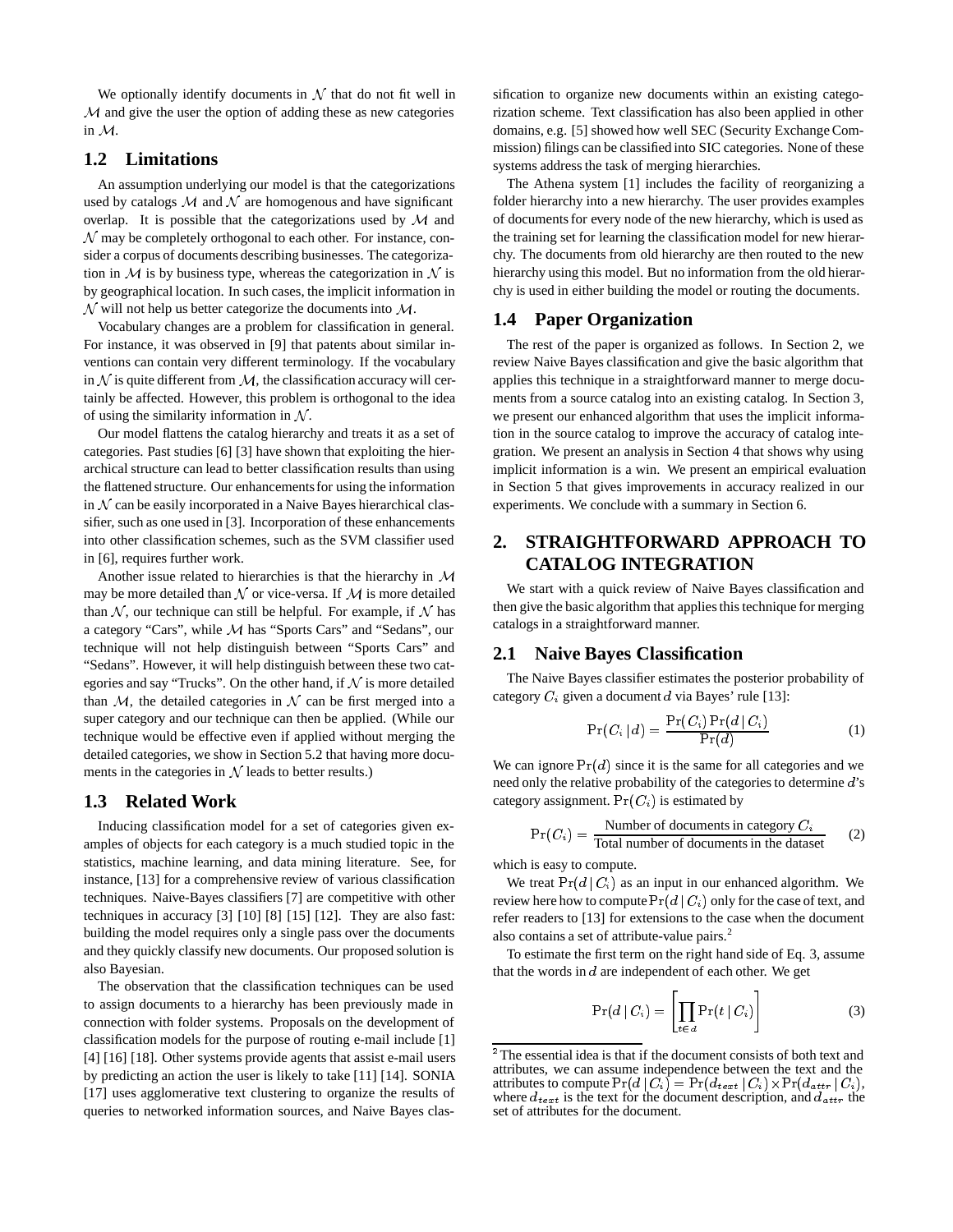| 1. For each category $C_i$ in M, compute $Pr(C_i)$ and |
|--------------------------------------------------------|
| $Pr(t   C_i)$ . (Eqs. 2 and 4, respectively).          |
| 2. For each category S in $\mathcal{N}$ :              |
| For each document $d$ in $S$ :                         |
| (a) Compute $Pr(C_i   d)$ for each category $C_i$ in M |
| using the statistics computed in Step 1                |
| (Eqs. 1 and 3).                                        |
| (b) Assign $d$ to the category with the highest        |
| value for $Pr(C_i   d)$ .                              |

#### **Figure 1: Basic Algorithm**

where t represents the words (tokens). To estimate  $Pr(t | C_i)$ , we compute the frequency of occurrence of every word appearing in any of the textual descriptions of the set of documents in category  $C_i$ . Let  $n(C_i, t)$  be the number of occurrences of word t in documents in category  $C_i$  (counting multiple occurrences), and  $n(C_i) = \sum_t n(C_i, t)$  the total number of words in documents in category  $C_i$ . Then the maximum likelihood estimate for  $Pr(t | C_i)$ is simply  $n(C_i, t)/n(C_i)$ . However, using this estimate would give a probability of zero for any word that does not occur in any of the documents in the category, and thus result in  $Pr(d | C_i)$  being zero for any document <sup>d</sup> that contained a word not present in category  $C_i$ . Following [1], we address this problem by using Lidstone's law of succession to smooth the maximum likelihood estimate. For  $\lambda \geq 0$ , we estimate  $\Pr(t \,|\, C_i)$  to be

$$
\Pr(t \mid C_i) = \frac{n(C_i, t) + \lambda}{n(C_i) + \lambda |V|} \tag{4}
$$

where  $|V|$  is the size of the vocabulary (i.e., the number of distinct words in the textual descriptions in all of the documents). The above estimate is a linear interpolation of the maximum likelihood estimate  $n(C_i, t)/n(C_i)$  and the uniform prior  $1/|V|$ . The optimal value of  $\lambda$  is computed by using a randomly selected subset of documents in  $M$  as a validation set, i.e., we build the classification model using the rest of  $M$ , and compute the accuracy of the model for different values of  $\lambda$  on the validation set.

#### **2.2 Basic Algorithm**

Figure 1 presents the basic method that uses the standard Naive Bayes technique. We first build a classification model using the set of documents already in  $M$ . This classification model is then used to place documents from  $N$  into  $M$ .

Note that depending on policy parameters:

- $\bullet$  A document  $d$  may be assigned to more than one category (say  $C_i$  and  $C_j$ ) if  $Pr(C_i | d)$  and  $Pr(C_j | d)$  both have high values.
- If for some document d, the value of  $Pr(C_i | d)$  is low for all the categories, <sup>d</sup> may be kept aside for manual classification, possibly into a new category of M.
- If for some category S in N, a large fraction of the documents satisfy the previous condition, <sup>S</sup> may be flagged as a candidate for becoming a new category of M.

Our main focus in this paper is on boosting the classification accuracy by incorporating the implicit information present in  $N$ . For ease of exposition, therefore, we assume in the remainder of the paper that each document in  $N$  is assigned to exactly one category in M.

#### **3. ENHANCED ALGORITHM**

Our proposed method uses the similarity information implicit in the categorization of documents in  $N$  to build more accurate classification models. The intuition is that if two documents belong to the same category in  $N$ , they are more likely to belong to the same category in M.

Let  $S$  denote a category in  $N$ . We can extend Bayes rule from Eq. 1 to incorporate the implicit information in  $S$ . We will use the standard notation  $Pr(x, y)$  to refer to  $Pr(x \text{ and } y)$ . We also use  $Pr(S)$  to refer to  $Pr(d \in S)$ , and  $Pr(C_i)$  to refer to  $Pr(d \in C_i)$ . The posterior probability of category  $C_i$  in M given a document d belonging to category  $S$  in  $N$  is computed as:

$$
Pr(C_i | d, S)
$$
\n
$$
= \frac{Pr(C_i, d, S)}{Pr(d, S)}
$$
\n
$$
= \frac{Pr(C_i) Pr(S, d | C_i)}{Pr(d, S)}
$$
\n
$$
= \frac{Pr(C_i) Pr(S | C_i) Pr(d | C_i)}{Pr(S, d)}
$$
\nassuming d, S are independent given C,\n
$$
= \frac{Pr(S) Pr(C_i | S) Pr(d | C_i)}{Pr(S, d)}
$$
\n
$$
= \frac{Pr(S) Pr(C_i | S) Pr(S) = Pr(S | C_i) Pr(C_i)}{Pr(C_i | S) Pr(S) = Pr(S | C_i) Pr(C_i)}
$$
\n
$$
= \frac{Pr(C_i | S) Pr(d | C_i)}{Pr(d | S)}
$$
\n(5)

Eq. 5 is similar to Eq. 1, except that we have  $Pr(C_i | S)$  instead of  $Pr(C_i)$ . (We also have  $Pr(d | S)$  instead of  $Pr(d)$  in the denominator, but since this term is the same for all classes, it does not affect relative probabilities.)

To estimate  $Pr(C_i | S)$ , we first classify the documents using the basic algorithm, then use the categories of the documents in  $S$  to compute the estimate. A simple estimate could be:

$$
Pr(C_i | S) = \frac{\text{Number of documents in } S \text{ predicted to be in } C_i}{\text{Total number of documents in } S}
$$

However, while this equation is identical in form to the estimate for  $Pr(C_i)$  (Eq. 2), that equation was based on real frequencies, while this equation is based on estimated frequencies. The accuracy of the estimate depends on the accuracy of the classifier.

As an illustration, consider a scenario where we know that the source catalog categories are identical to the master catalog categories. With a perfect classifier, the above estimate will be 1 for the true category and 0 for all other categories. With a classifier that is 90% accurate, the estimate will be .9 for the true category, and perhaps  $.1/k$  for k other categories assuming the errors are evenly split among them. In this case, we would like  $Pr(C_i | S)$  to be 1 for the category with the most number of documents, and 0 for the other categories, i.e., use the majority rule. More generally, we can use an index  $w \geq 0$  that reflects the similarity between the categorization of the two catalogs to decide the amount of weight to give to the implicit information. We would also like to smooth our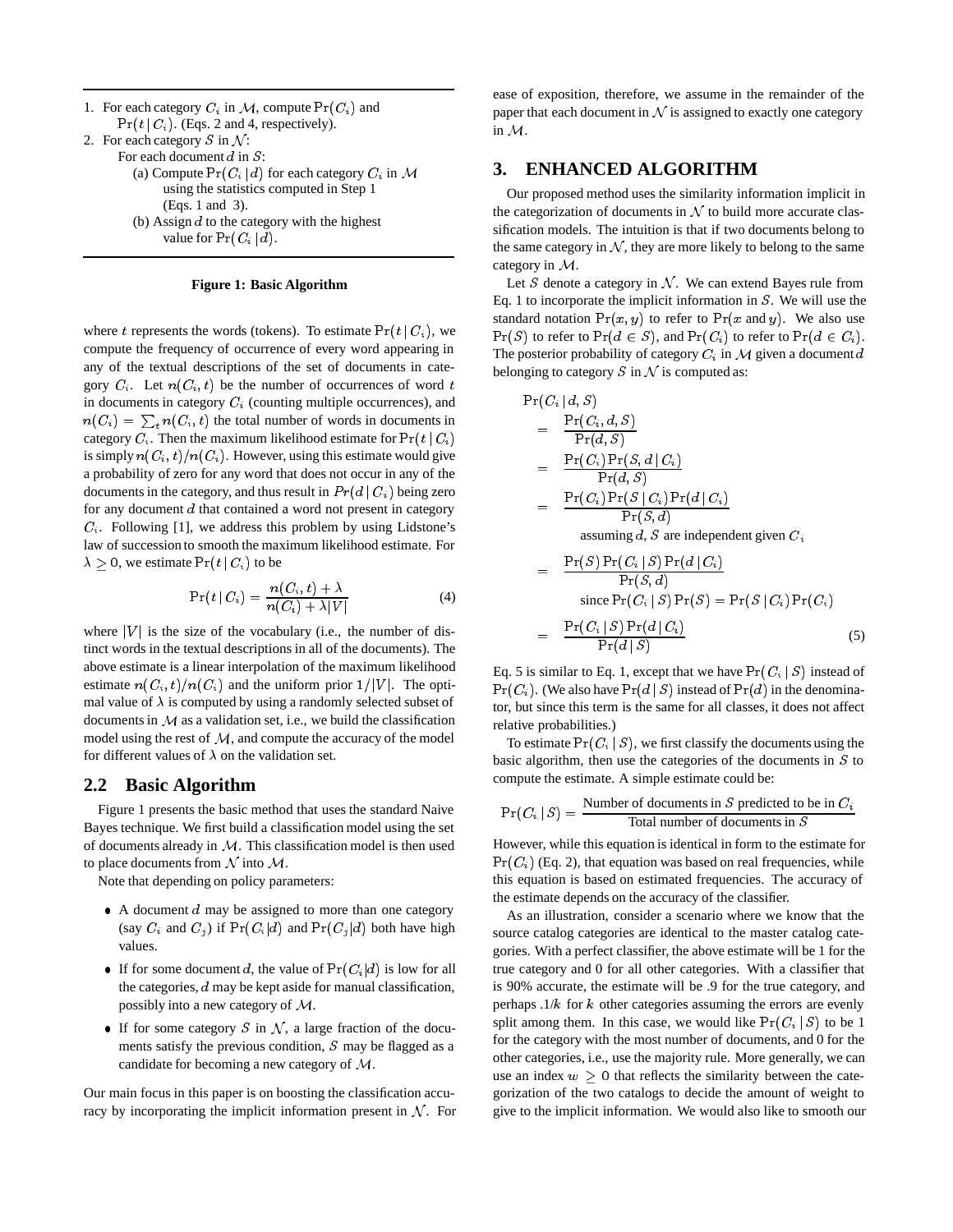- 1. For each category  $C_i$  in M, compute  $Pr(C_i)$  and  $Pr(t | C_i)$  (Eqs. 2 and 4, respectively).
- 2. For each category  $S$  in  $\mathcal{N}$ :
	- (a) For each document  $d$  in  $S$ :
		- (i) Compute  $Pr(C_i | d)$  for each category  $C_i$  in M using the basic algorithm (Figure 1).
		- (ii) Tentatively assign  $d$  to the category with the highest value for  $Pr(C_i | d)$ .
	- (b) Use the results of Step  $2(a)(ii)$  and Eq. 6 to compute  $Pr(C_i | S)$ .
	- (c) Re-classify each document in S using  $Pr(C_i | S)$  instead of  $Pr(C_i)$  in the classification model  $C$  (Eq. 5).

#### **Figure 2: Enhanced Algorithm**

estimate using the statistics for  $Pr(C_i)$  from M, and have the property that for  $w = 0$ , our enhanced classifier defaults to the standard classifier. A formula that satisfies these goals is:

$$
Pr(C_i | S) =
$$
\n
$$
\frac{|C_i| \times (\text{Number of does in } S \text{ predicted to be in } C_i)^w}{\sum_{j=1}^n (|C_j| \times (\text{Number of does in } S \text{ predicted to be in } C_j)^w)}
$$
\n(6)

where  $|C_i|$  is the number of documents in category  $C_i$  in M. For  $w=0,$   $\Pr(C_i \,|\, S)=|C_i| \times B_i / \sum_j (|C_j| \times B_j),$  where  $B_i$  is 1 if at least one of the documents in  $S$  was predicted to be in category  $C_i$ , and 0 otherwise. Notice that even though the absolute probabilities are different, the relative probabilities among the set of classes that the standard classifier predicted for any of the documents in  $S$  is the same. Hence the prediction of the enhanced classifier will be the same as the prediction of the standard classifier when  $w = 0$ .

Figure 2 describes the enhanced algorithm, for a given weight <sup>w</sup>.

## **3.1 Determining Weight**

Before describing the method for selecting weight  $w$ , we first motivate the need for selecting a good value for <sup>w</sup>.

**Example** Consider a master catalog M in which there are separate categories for "Digital Cameras" and "Computer Peripherals". When we integrate products from the source catalog  $N$ , let the basic algorithm come up with the following probabilities for the five products in one of the categories in  $N$ .

|                | Peripherals | Camera |
|----------------|-------------|--------|
| P1             |             | 9      |
| P2             |             | .8     |
| P <sub>3</sub> | $\cdot$ 2   | .8     |
| P <sub>4</sub> | .2          | .8     |
| P5             | Q           |        |

Based on these probabilities, four out of the five products belong to Camera and one to Peripherals. In the master catalog, let there be 10 products each of these two categories, and none in any other category (to simplify the example). With a weight of 1,  $Pr(Camera | S)$  $= 4*10/(4*10+1*10) = 0.8$  and Pr(Peripherals  $|S| = 1*10/(4*10)$  $+1*10$ ) = 0.2. After incorporating these probabilities (and normalizing), the enhanced algorithm would assign:

|                | Peripherals | Camera |
|----------------|-------------|--------|
| P1             | .03         | .97    |
| P <sub>2</sub> | .06         | .94    |
| P3             | .06         | .94    |
| P4             | .06         | .94    |
| P5             | .69         | .31    |

With a weight of 2,  $Pr(Camera | S) = 16*10/(16*10+1*10) = 0.94$ and  $Pr(Peripherals | S) = 1*10/(16*10+1*10) = 0.06$ . This would result in:

|                | Peripherals | Camera |
|----------------|-------------|--------|
| P1             | .01         | .99    |
| P <sub>2</sub> | .02         | .98    |
| P3             | .02         | .98    |
| <b>P4</b>      | .02         | .98    |
| P5             | .36         | 64     |

Thus the classification of P5 does not change with a weight of 1, but switches to the majority category with a weight of 2.

#### *3.1.1 Method*

To determine a good value for the weight, we need a tune set of documents in  $N$  for which we know the correct categorization with respect to  $M$ . If there are some common documents between  $M$  and  $N$ , we can use these common documents as the tune set. If there are no common documents between the two catalogs, the creation of the tune set requires user interaction. We select a random subset of the documents in  $N$ , and present these to the user to get their categorization in M.

We first make one pass through step 2(a) in Figure 2 for all the documents in N, allowing us to compute  $Pr(C_i | S)$  for a given weight  $w$ . Next, for each document in the tune set, for a set of values for  $w$ , we go through steps  $2(b)$  and  $2(c)$  in Figure 2 and determine the values of  $w$  for which the document is correctly classified. We typically use an exponentially increasing series for the set of possible values of <sup>w</sup>, e.g. (0, 1, 3, 10, 30, 100, 300, 1000). We then select the weight that gives the highest accuracy on the documents in the tune set. If a set of weights give the same accuracy, we break the tie by choosing the smallest weight, and thus not overweight the similarity implied by the hierarchy  $N$ .

We can reduce the number of documents the user has to inspect by making two passes. After selecting a random subset of documents in  $N$ , we make a first pass through Step 2 for those documents, and discard those which have the same categorization for all the weights. Since the categorization does not change, knowing the true category for these documents will not help us choose the weight. We then present the remaining documents to the user, and choose the weight that gives the highest accuracy on these documents. We empirically found in Section 5.2 that by following this strategy, feedback from the user on just 5 to 10 documents was sufficient to get a near-optimal value for the weight.

Depending on the cost of getting a tune set and the size of the catalog, we either choose a global weight for the entire catalog, or tune weights differently for different sections of the catalog.

## **4. ANALYSIS**

We first study the behavior of the enhanced algorithm with respect to weight  $w$ . We then show that with a good choice for the value of  $w$ , the enhanced algorithm will do no worse, and can do substantially better than the basic algorithm.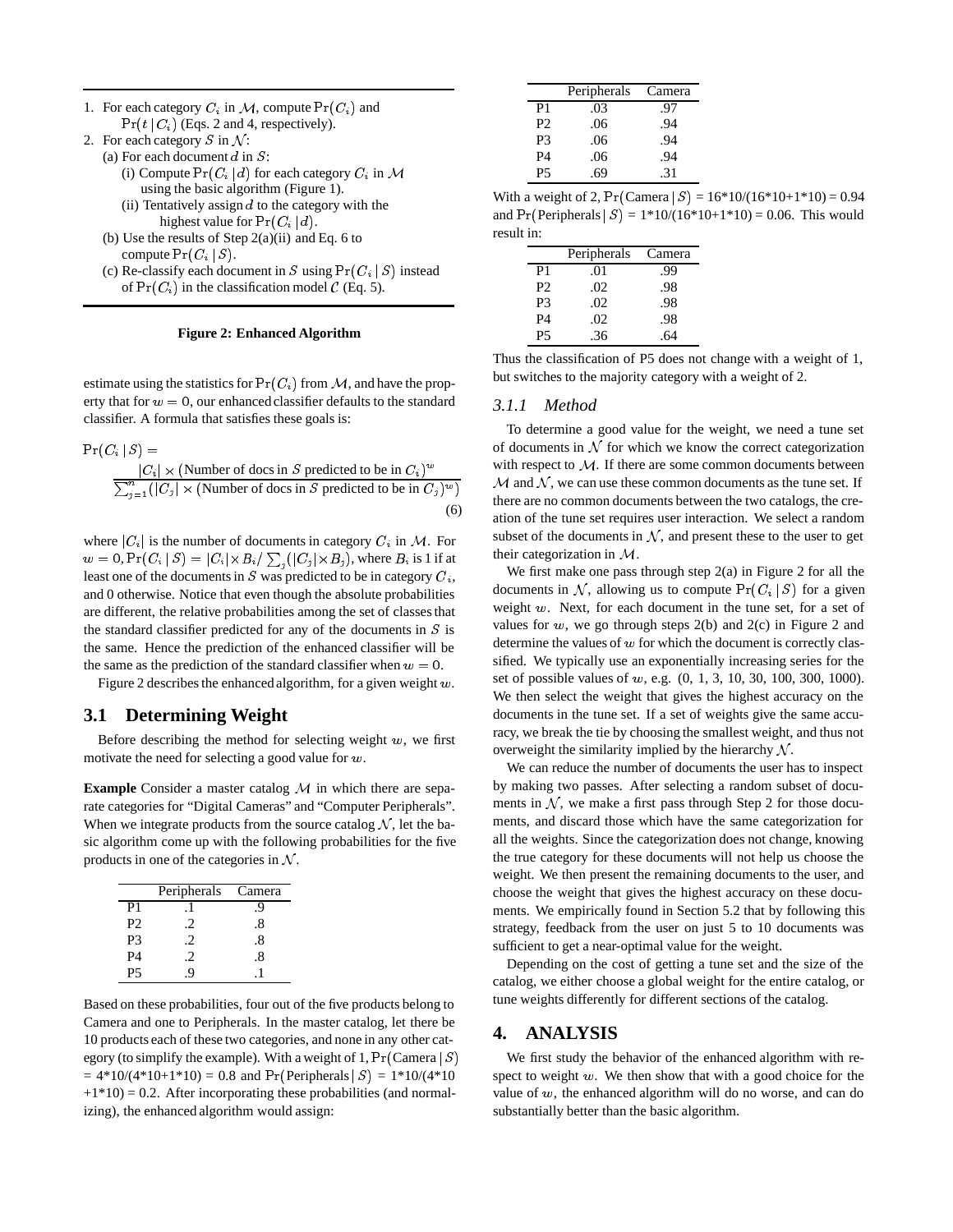

**Figure 3: Movement of Documents**

#### **4.1 Effect of Weight on Accuracy**

Consider the documents belonging to a category  $S$  in  $N$ . Our first theorem shows that as we increase the weight  $w$ , the predicted category of a document in  $S$  will either stay the same or switch from a less frequent category to a more frequent category, where frequency of a category is the number of documents in  $S$  predicted to be in that category. Denote

 $f_x$  : Number of documents from S predicted to be in  $C_x$ 

THEOREM 1. *For any pair of weights*  $w_1, w_2 \geq 0$ , let  $w_1 >$  $w_2$ , let  $C_{x_1}$  be the predicted category of document d at weight  $w_1$ , *and*  $C_{x_2}$  *the predicted category at weight*  $w_2$ *. Then*  $f_{x_1} \geq f_{x_2}$ *.* 

#### **Proof:** See Appendix A. □

Let  $C_{x_1}, C_{x_2}, \ldots, C_{x_n}$  represent the categories ordered by their frequency in the predicted categories of the documents in  $S$ , i.e.,  $f_{x_1} \geq f_{x_2} \geq \ldots \geq f_{x_n}$ , Figure 3 shows the movement of documents with increasing weight. We can split the documents into three classes:

- 1. *Benefit*: Those to the right of the X's that can move to the X's.
- 2. *At Risk*: Those currently in the X's that might move to the left of the X's.
- 3. *Lost Cause*: Those to the left of the X's.

As we increase  $w$ , documents will move from the first class to the second, and from the second to the third. If more documents move from 1 to 2 than move from 2 to 3, accuracy will increase. On the other hand, if more documents move from from 2 to 3 than move from 1 to 2, accuracy will drop.

## **4.2 Superiority of the Enhanced Algorithm**

THEOREM 2. *For each document* <sup>d</sup>*, there either exists a single interval*  $(w_1, w_2), 0 \leq w_1 \leq w_2$  *in which the document will be correctly classified, or the document will never be correctly classified.*

#### **Proof:** See Appendix A. □

LEMMA 1. *Given a set of documents, there exists a set of intervals*  $(w_{1l}, w_{1g})$ ,  $(w_{2l}, w_{2g})$ ,  $\dots$ ,  $(w_{nl}, w_{ng})$  *for the weight such that the number of correctly classified documents is highest in these intervals.*

THEOREM 3. *The highest possible accuracy achievable with the enhanced algorithm is no worse than what can be achieved with the basic algorithm.*

**Proof:** Basic algorithm is the special case of the enhanced algorithm for weight  $0. \Box$ 

The catch is that the optimum value of the weight for which the enhanced algorithm achieves highest accuracy is data dependent. The method using a tune set described in the previous section attempts to select a good value for the weight, but there is no guarantee of success. Our experimental results in the next section show that we were able to get substantial accuracy improvements using this method.

#### **5. EXPERIMENTAL RESULTS**

We present experimental results using two types of datasets:

**Synthetic Catalogs** Start with a real-world catalog and consider it to be the master catalog M. Derive source catalogs N from M using various distributions. Consider a specific category  $C_m$  in  $\mathcal{M}$ . Some of the documents from  $C_m$  are assigned to the corresponding category in  $N$ , while some are spread over other categories. Use a distribution to determine how many documents are distributed over how many categories. For example, a simple 80-20 distribution will send 80% of the documents to the corresponding category and 20% to some other category. Different distributions result in different degrees of overlap between  $M$  and  $N$ . We use a variety ranging from a "perfect" match between the two catalogs, to a "Gaussian" distribution where there is only a moderate amount of similarity. We generate synthetic catalogs from three master catalogs: a collection of news articles from Reuters, the Pangea electronics part descriptions dataset, and a slice of the Google hierarchy.

Now consider a specific document d from  $C_m$  in M that the synthetic data generation assigns to the category  $S_n$  in N. While integrating N into M, if d is assigned a category other than  $C_m$ , we count it as a classification error; otherwise the assignment is correct.

**Real Catalogs** Start with two real-world catalogs that have some common documents. Treat the first catalog minus the common documents as the master catalog  $M$ . Remove from the second catalog all documents except the common ones. Treat the remaining documents in the second catalog as the source catalog  $N$ . We thus know for each document in  $\mathcal N$  the correct classification in  $\mathcal M$ . The goal for the catalog integration algorithm now is to successfully predict for each document in  $N$  its correct category in  $M$ . We do these experiments using Google and Yahoo! categories.

**Experiments** Our goal is to understand the following performance characteristics:

- Accuracy advantage of the enhancedalgorithm over the basic algorithm.
- The effect of weight on the accuracy of the enhanced algorithm.
- The size of tune set needed for the enhanced algorithm.
- The effect of the number of documents per category in the source catalog on the classification accuracy.

We use the classification accuracy as the metric for measuring the success of our approach. Accuracy is defined as

Number of documents in  $N$  that are correctly classified Total number of documents in  $\mathcal N$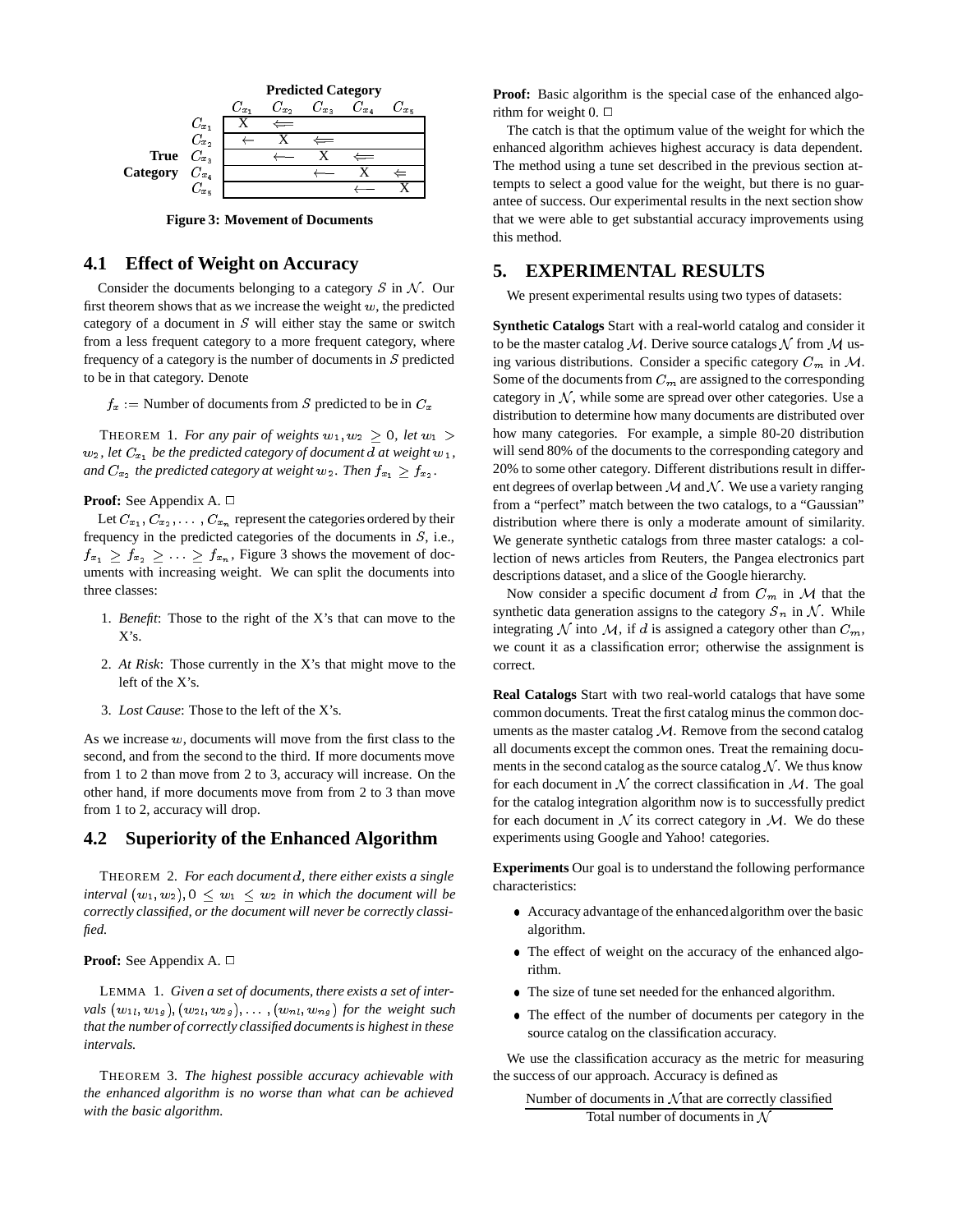| <b>Dataset</b>  | Categories | Docs   |
|-----------------|------------|--------|
| Reuters         |            | 11,367 |
| Pangea          | 1148       | 37,012 |
| Google.Outdoors | 38         | 7.431  |

**Figure 4: Dataset Characteristics: Reuters, Pangea & Google.Outdoors**

| Name      | Distribution                         |
|-----------|--------------------------------------|
| Perfect   | 100                                  |
| $90 - 10$ | 90, 10                               |
| 80-20     | 80, 20                               |
| GaussianA | 68.2, 27.2, 4.3, 0.3                 |
| GaussianB | 38.3, 29.9, 18.4, 8.8, 3.4, 0.9, 0.3 |

**Figure 5: Target Distributions for Synthetic Catalogs**

In the rest of this section, we describe in detail the datasets and the experimental results. Section 5.1 discussesthe synthetic datasets and Section 5.2 the results with these datasets. Section 5.3 discusses the real datasets, and Section 5.4 reports results with these datasets.

# **5.1 Synthetic Catalogs**

**Master Catalogs** We used the following master catalogs for generating synthetic catalogs:

- *Reuters*: This is a collection of news articles, and a popular benchmark in the information retrieval community. We used the version of Distribution 1.0 of Reuters-21578 in which each document is assigned a single category (available from http://www.research.att.com/ lewis).
- *Pangea*: This is a dataset of electronic component descriptions used in building the experimental B2B Pangea portal at IBM Almaden.
- *Google.Outdoors*: This is the set of web pages in the "Recreation/Outdoors" category in Google (available from http:// directory.google.com/Top/Recreation/Outdoors/). For each category in "Outdoors", we got the links both on the category page, and from each of the subcategories, and merged the set of links.

Figure 4 shows the number of categories and total number of documents for these catalogs.

#### **Target Distributions for Synthetic Catalogs**

Our synthetic catalogs have as many categories as the master catalog. We spread documents from a certain category in the master catalog to multiple categories in the synthetic catalog. Figure 5 shows the various target distributions we used for spreading documents. For the Perfect distribution, each category in the synthetic catalog will have documents from a single category in the master catalog. On the other hand, for GaussianB distribution, documents from a category in the master catalog will be spread over 7 categories in the synthetic catalog, and each category in the synthetic catalog will include documents from 7 categories in the master catalog. The intent was to evaluate the performance of our approach to catalog merging over a wide range of similarity characteristics between the categorizations of the two catalogs.

```
\frac{1}{n}: number of categories in M
// f_1, f_2, \ldots, f_m: cumulative frequency distribution
// f_0 := 0 (to simplify the description)
for i := 1 to n begin
   foreach document d in C_i begin
       Let r := uniformly distributed random number in [0, 1).
       Find p such that f_p \leq r < f_{p+1}.
       j := (i + p) modulo n;
       Assign d to category S_i.
   end
end
```
**Figure 6: Generating Synthetic Catalog**

Figure 6 gives the details of the algorithm for generating  $N$ . Figure 7 shows the actual distributions for the synthetic catalogs. These are slightly different from the target distributions because of the skew in category sizes of the master catalogs.

## **5.2 Experiments with Synthetic Catalogs**

#### *5.2.1 Effect of Weight on Accuracy*

Figure 8 shows that the enhanced algorithm can substantially outperform the basic algorithm. The graphs show the accuracy for each of the source catalogs as we change the weight; the "Base" line is the accuracy of the basic algorithm. The accuracy numbers were computed using 10-fold cross-validation, i.e., we randomly partition the data into 10 sets, and for each set, train on the remaining 9 sets, and test on this set [2]. With a "Perfect" second catalog, the absolute increase in accuracy (at the best weight) is 12% for Reuters, 20% for Pangea and 29% for Google; the number of errors drops by 85% for Reuters, 73% for Pangea, and 65% for Google. With a distribution like GaussianA that results in considerable mismatch between the source and master catalogs, we still get an absolute increase of 5% for Reuters, 12% for Pangea and 15% for Google; the number of errors drops by 39% for Reuters, 43% for Pangea and 33% for Google. Notice that for distributions (for generating source catalogs) that are not a good match to the main catalog, very high weights can cause the enhanced algorithm to under-perform the basic classifier. Of course, once we use a tune set, we will avoid those weights.

In general, the optimal value of weight increases with increasing similarity between the two hierarchies. The other factor is the size of the documents in the dataset: as documents become longer, the differences between  $Pr(d | C_i)$  for different categories becomes larger and hence a higher weight is needed to influence the results. The documents from the Google dataset are significantly longer than those from Reuters or Pangea; hence for the same distribution of the synthetic hierarchy, the optimal weight is higher for Google.

#### *5.2.2 Tune Set Size*

To select the tune set, we first make one pass with the base classifier to get the prediction for each document, enabling us to compute  $Pr(C_i | S)^3$  We then select a random document, and check

<sup>&</sup>lt;sup>3</sup>We reuse the computation, so this does not increase execution time.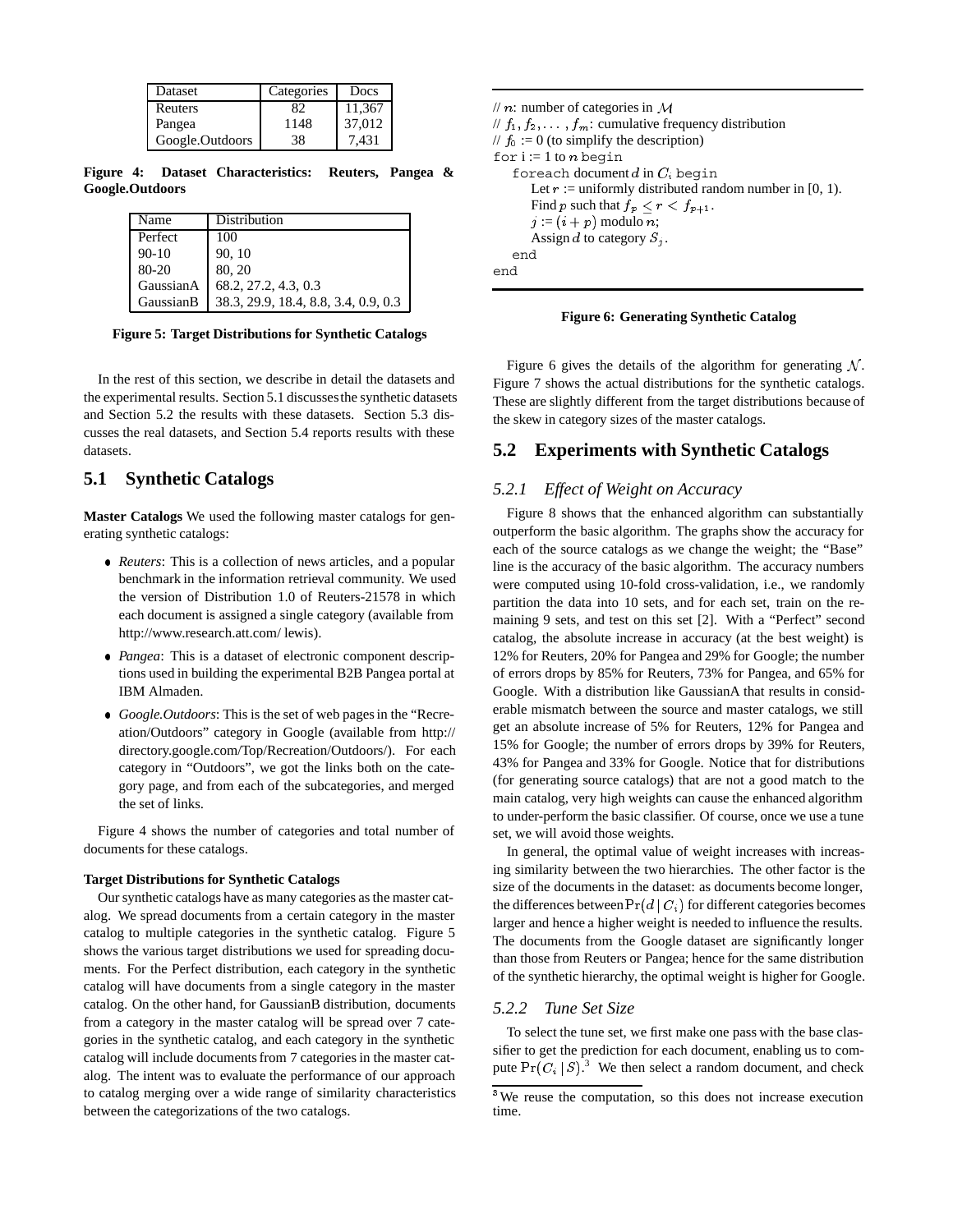| Distribution | Reuters                         | Pangea                          | Google                          |
|--------------|---------------------------------|---------------------------------|---------------------------------|
| Perfect      | 100                             | 100                             | 100                             |
| $90-10$      | 91.2, 8.8                       | 90.6, 9.4                       | 91.1, 8.9                       |
| 80-20        | 82.0, 18.0                      | 80.9, 19.1                      | 82.6, 17.4                      |
| GaussianA    | 70.8, 25.5, 3.5, 0.2            | 69.2, 27.1, 3.5, 0.1            | 68.5, 28.0, 3.4, 0.1            |
| GaussianB    | 51.2, 27.5, 11.8, 6.5, 2.1, 0.9 | 45.2, 28.4, 15.8, 8.1, 2.2, 0.3 | 42.2, 28.8, 18.9, 7.2, 2.5, 0.3 |

**Figure 7: Actual Distributions: Reuters, Pangea & Google.Outdoors**





Figure 8: Accuracy vs. Weight **Figure 9: Accuracy vs. Tune Set Size**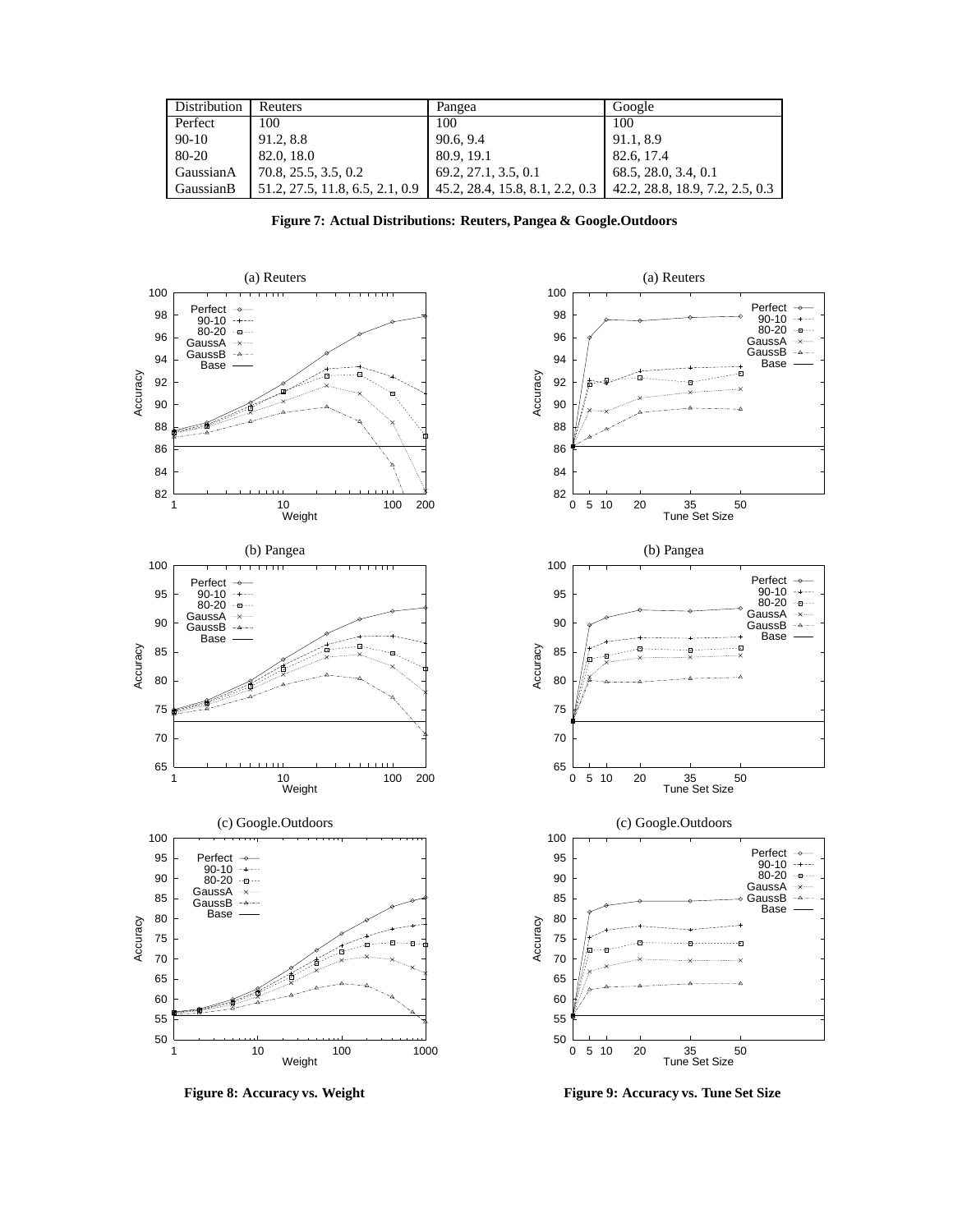whether the enhanced classifier classifies it differently based on the weight. If so, we add it to the tune set; else we pick another document.

Figure 9 shows that very small tune sets are sufficient to choose the right weight. With just 5 carefully chosen examples, we are able to do almost as well as with 10 to 50 examples: there are only slight improvements beyond 10 examples. The reason why so few examples are sufficient is that changes in weights only change the classification of a small fraction (typically around 10%) of the total documents to be classified. By choosing only such documents to present for tuning, we get the same effect as we would by presenting 10 times as many random documents.

#### *5.2.3 Catalog Size*

Figure 10 shows the effect on accuracy as we increase the number of documents in the second catalog. The x-axis shows the weighted median category size, i.e., if the category size is 10 documents, half the documents are in categories (in the second catalog) with 10 or fewer documents, and half the documents are in categories with 10 more documents.<sup>4</sup> We used a modified version of 5-fold cross-validation: the training set was always 80% of the data, but the test set ranged from 20% of the data to samples of that 20%. The weight was determined using a tune set of 10 documents.<sup>5</sup> With small category sizes, our estimates of  $Pr(C_i | S)$  are likely to be off by quite a bit from the true value; hence it is not surprising that the accuracy increases with the category size. However, note that for Pangea and Google, we still get a substantial part of the accuracy boost even with median category sizes of just over 5 documents.

## **5.3 Real Catalogs**

To evaluate our approach using real catalogs for  $N$ , we wrapped the Google and Yahoo! websites, extracted over 100,000 links from 5 different sections of their categorizations, and retrieved the corresponding web pages.<sup>6</sup> Incidently, we found less than 10% overlap between the links in Google and Yahoo!. Figure 11(a) shows the number of categories, number of links obtained from the website, and number of documents (after dropping the common documents and those documents our crawler could not get). When computing the set of common links, we ignored links that had multiple categories. Figure 11(b) shows similar numbers for the set of common documents. We include both the weighted median and the average documents per category, since the median can sometimes be much higher. This figure also shows the distributions of the categories. For instance, a single category in Google.Autos had, on average, 78% of documents from a single category in Yahoo.Autos, 9% from a second category in Yahoo.Autos, 5% from a third category, and so on. These distributions look similar to the Gaussian distributions we used in the synthetic catalogs, except that the tails are longer.



**Figure 10: Accuracy vs. Median Size of Categories in Synthetic Catalog**

<sup>&</sup>lt;sup>4</sup>The median was averaged over the different test sets; hence it is not an integer.

<sup>&</sup>lt;sup>5</sup>The tune set of 10 documents was selected from the entire 20% in order not to affect the results.

<sup>&</sup>lt;sup>6</sup> From Google (http://directory.google.com), we got Recreation/Autos, Arts/Movies, Recreation/Outdoors, Arts/Photography and Computers/Software. From Yahoo! (http://dir.yahoo.com), we got the corresponding categories: Recreation/Automotive, Entertainment/Movies and Film, Recreation/Outdoors, Arts/Visual Arts/Photography, and Computers and Internet/Software.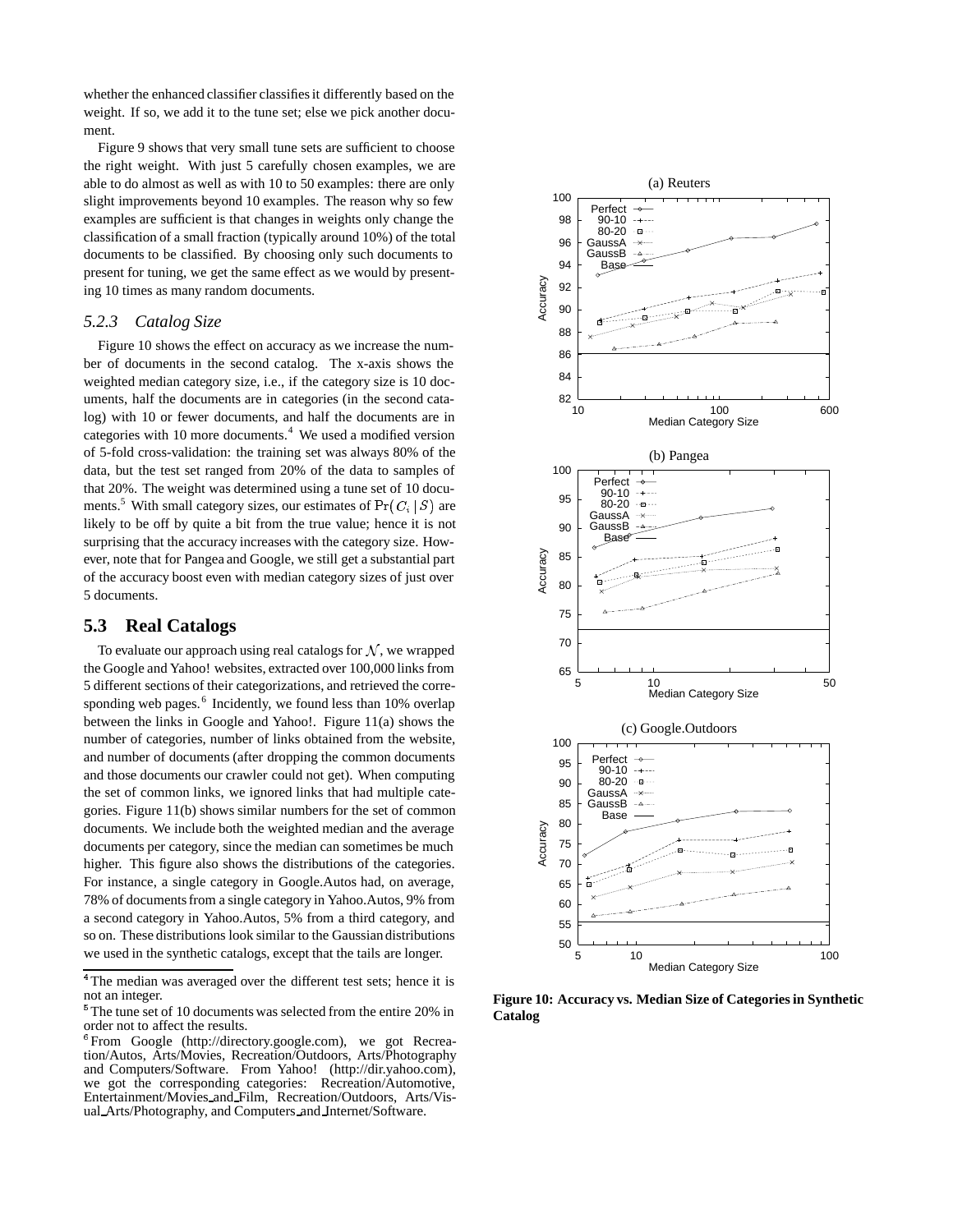|                    |            | (a) All Documents |       | (b) Common Documents |               |         |        |                                     |
|--------------------|------------|-------------------|-------|----------------------|---------------|---------|--------|-------------------------------------|
|                    |            |                   |       |                      | Docs/Category |         |        |                                     |
| <b>Dataset</b>     | Categories | Links             | Docs  | Categories           | Docs          | Average | Median | Distribution                        |
| Google.Autos       | 26         | 8095              | 7351  | 23                   | 223           | 9.7     | 52     | 78, 9, 5, 4, 3, 1, .4               |
| Yahoo.Autos        | 59         | 7202              | 6021  | 36                   | 223           | 6.2     | 49     | 76, 13, 5, 2, 1, 9, 9, 4, 2, 2      |
| Google.Movies      | 40         | 7285              | 6483  | 32                   | 130           | 4.1     | 8      | 69, 15, 6, 3, 3, 1, 1, .7, .7, .7   |
| Yahoo.Movies       | 45         | 8531              | 7433  | 38                   | 130           | 3.4     |        | 64, 20, 8, 4, 2, 1, .6, .2          |
| Google.Outdoors    | 38         | 7707              | 7260  | 30                   | 135           | 4.5     | 6      | 76, 16, 6, 1                        |
| Yahoo.Outdoors     | 68         | 8756              | 8162  | 37                   | 135           | 3.6     |        | 80, 11, 3, 2, 1, .7, .7, .5, .2, .2 |
| Google.Photography | 26         | 3661              | 3233  | 22                   | 148           | 6.7     | 15     | 67, 18, 6, 4, 2, 2, 2, .5           |
| Yahoo.Photography  | 35         | 3575              | 3014  | 26                   | 148           | 5.7     | 11     | 59, 17, 9, 5, 3, 2, 2, .9, .4, .4   |
| Google.Software    | 77         | 20471             | 18864 | 55                   | 189           | 3.4     | 8      | 69, 15, 7, 4, 3, .9, .3, .3, .3, .3 |
| Yahoo.Software     | 46         | 12222             | 10673 | 37                   | 189           | 5.1     |        | 50, 14, 8, 6, 4, 3, 2, 1, 9, 9      |

**Figure 11: Dataset Characteristics: Google & Yahoo! Slices (October 2000)**

(a) Yahoo! to Google (Train: Google, Test: Yahoo!)

|               |                   | Accuracy | Improvement |          |
|---------------|-------------------|----------|-------------|----------|
| Dataset       | Enhanced<br>Basic |          | Absolute    | Relative |
| Autos         | 60.5              | 76.2     | 15.7        | 40%      |
| <b>Movies</b> | 27.1              | 42.6     | 15.5        | 21%      |
| Outdoors      | 65.2              | 77.8     | 12.6        | 36%      |
| Photography   | 50.7<br>62.8      |          | 12.1        | 25%      |
| Software      | 47.6              | 62.4     | 14.8        | 28%      |
| Average       | 50.2              | 64.4     | 14.1        | 30%      |

(b) Google to Yahoo! (Train: Yahoo!, Test: Google)

|               |                          | Accuracy | Improvement |          |
|---------------|--------------------------|----------|-------------|----------|
| Dataset       | <b>Basic</b><br>Enhanced |          | Absolute    | Relative |
| Autos         | 50.2                     | 73.1     | 22.9        | 46%      |
| <b>Movies</b> | 28.5<br>46.2             |          | 17.7        | 25%      |
| Outdoors      | 55.9                     | 65.4     | 9.5         | 22%      |
| Photography   | 45.4                     | 51.3     | 5.9         | 11%      |
| Software      | 43.0                     | 58.6     | 15.6        | 27%      |
| Average       | 44.6                     | 58.9     | 14.3        | 26%      |

**Figure 12: Google & Yahoo!: Classification Accuracy**

# **5.4 Experiments with Real Catalogs**

Figure 12 shows the performance of the algorithm on the 10 datasets given in Figure 11. We tested the accuracy of the classifiers when merging the Yahoo! categorization into the corresponding Google categorization and vice versa. The enhanced algorithm did very well even though the two catalogs were quite different: 30% fewer errors on average (14.1% difference in absolute accuracy) when classifying Yahoo! into Google, and 26% fewer errors on average (14.3% difference in absolute accuracy) when classifying Google into Yahoo!.

## **6. CONCLUSIONS**

We presented a technique for integrating documents from a source catalog into a master catalog that takes advantage of the implicit information present in the source catalog: that documents in the same category in the source catalog are similar. Our technique enhances the standard Naive Bayes classification by incorporating this information when classifying source documents. We showed through analysis that the highest accuracy achievable with our enhanced technique can be no worse than what can be achieved with the standard Naive Bayes classification.

Our experiments using synthetic as well as real data indicate that the proposed technique can result in large accuracy improvements. Using a tune set for selecting the weight to give the implicit information allows our enhanced algorithm to do substantially better, and never do significantly worse. Our experiments also showed that the size of the tune set can be very small and hence not place a significant burden on the user of the system.

#### **7. REFERENCES**

- [1] R. Agrawal, R. Bayardo, and R. Srikant. Athena: Mining-based Interactive Management of Text Databases. In *Proc. of the Seventh Int'l Conference on Extending Database Technology (EDBT)*, Konstanz, Germany, March 2000.
- [2] L. Breiman, J. H. Friedman, R. A. Olshen, and C. J. Stone. *Classification and Regression Trees*. Wadsworth, Belmont, 1984.
- [3] S. Chakrabarti, B. Dom, R. Agrawal, and P. Raghavan. Using Taxonomy, Discriminants, and Signatures for Navigating in Text Databases. In *Proc. of the 23rd Int'l Conf. on Very Large Databases*, pages 446–455, 1997.
- [4] W. Cohen. Learning Rules that Classify E-Mail. In *Proc. of the 1996 AAAI Spring Symposium on Machine Learning in Information Access*, 1996.
- [5] R. Dolin, J. Pierre, M. Butler, and R. Avedon. Practical evaluation of IR within automated classification systems. In *Proc. of the 8th Int'l Conf. on Information and Knowledge Management (CIKM)*, Kansas City, Nov. 1999.
- [6] S. T. Dumais and H. Chen. Hierarchical classification of web content. In *Proc. of the 23rd Int'l ACM Conf. on Research and Development in Information Retrieval (SIGIR)*, pages 256–263, Athens, Greece, August 2000.
- [7] I. Good. *The Estimation of Probabilities: An Essay on Modern Bayesian Methods*. M.I.T. Press, 1965.
- [8] K. Lang. News Weeder: Learning to Filter Net-News. In *Proc. of the 12th Int'l Conf. on Machine Learning*, pages 331–339, 1995.
- [9] L. S. Larkey. A patent search and classification system. In *The Fourth ACM Conference on Digital Libraries*, pages 79–87, Berkeley, CA, August 99.
- [10] D. Lewis and M. Ringuette. A comparison of two learning algorithms for text categorization. In *In Third Annual Symposium on Document Analysis and Information Retrieval*, pages 81–92, 1994.
- [11] P. Maes. Agents that Reduce Work and Information Overload. *Communications of the ACM*, 37(7):31–40, 1994.